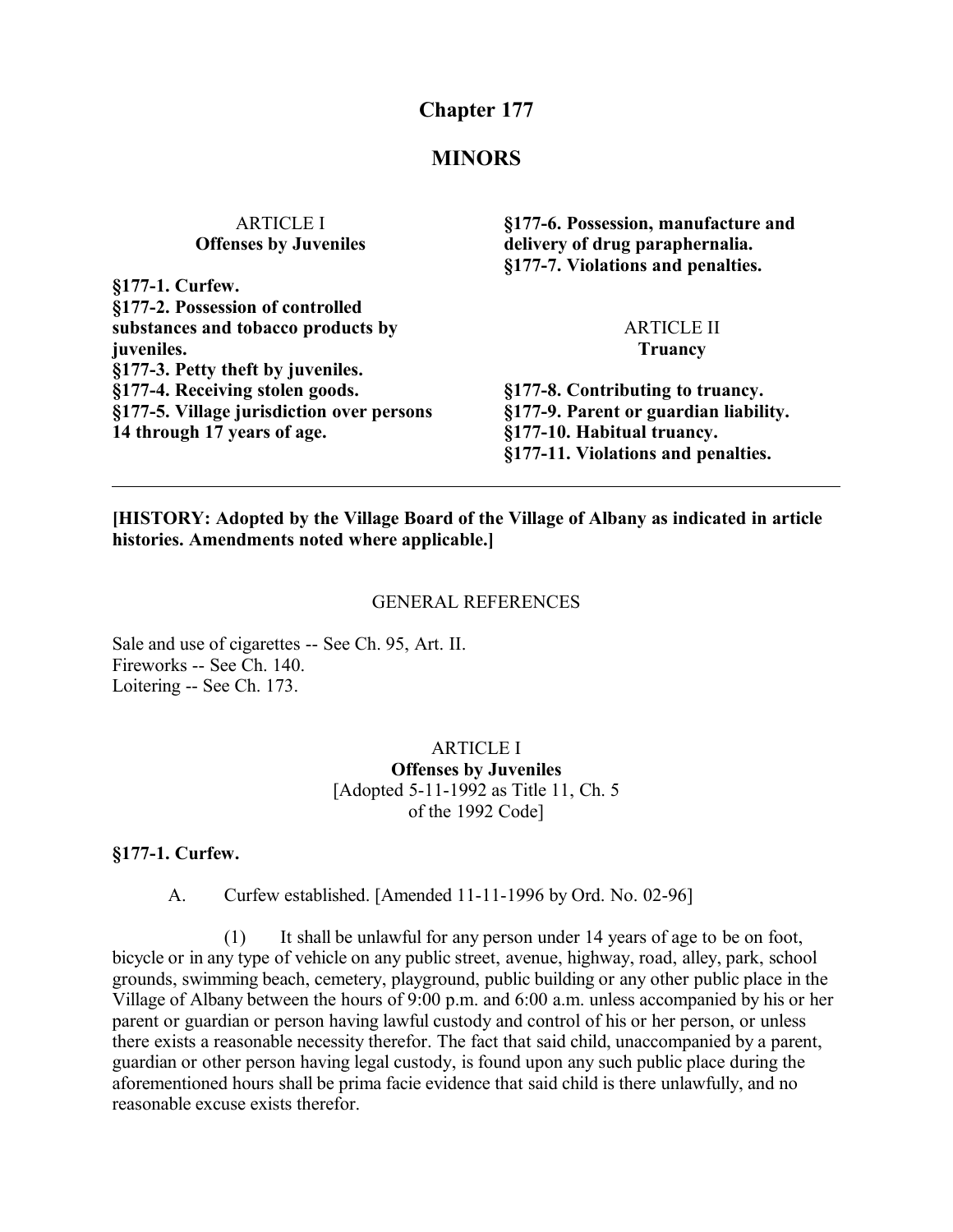(2) It shall be unlawful for any person 14 through 17 years of age to be on foot, bicycle or in any type of vehicle on any public streets, avenue, highway, road, alley, park, school grounds, swimming beach, cemetery, playground, public building or any other public place in the Village of Albany between the hours of 11:00 p.m. and 6:00 a.m. on each day of the week except Friday and Saturday, and between 12:00 midnight and 6:00 a.m. on Friday and Saturday unless accompanied by his or her parent or guardian or other person having lawful custody and control of his or her person, or unless there exists a reasonable necessity therefor. The fact that said child, unaccompanied by a parent, guardian or other person having legal custody, is found upon any such public place during the aforementioned hours shall be prima facie evidence that said child is there unlawfully, and no reasonable excuse exists therefor.

B. Exceptions.

(1) This section shall not apply to a child:

(a) Who is performing an errand as directed by his parent, guardian or person having lawful custody.

thereto.

(b) Who is on his own premises or in the areas immediately adjacent

(c) Whose employment makes it necessary to be upon the streets, alleys or public places or in any motor vehicle during such hours.

(d) Who is returning home from a supervised school, church or civic function, but not later than 30 minutes after the ending of such function.

(2) These exceptions shall not, however, permit a child to unnecessarily loiter about the streets, alleys or public places or be in a parked motor vehicle on the public streets.

C. Parental responsibility. It shall be unlawful for any parent, guardian or other person having the lawful care, custody and control of any person under 18 years of age to allow or permit such person to violate the provisions of Subsections A and B above. The fact that prior to the present offense a parent, guardian or custodian was informed by any law enforcement officer of a separate violation of this section occurring within 30 days of the present offense shall be prima facie evidence that such parent, guardian or custodian allowed or permitted the present violation. Any parent, guardian or custodian herein who shall have made a missing person notification to the Police Department shall not be considered to have allowed or permitted any person under 18 years of age to violate this section.

D. Taking a child into custody.

(1) Every law enforcement officer while on duty is hereby authorized to take into custody any child violating the provisions of Subsection A above. Children taken into custody shall be released from custody as soon as is reasonably possible. A person taking a child into custody shall make every effort immediately to release the child to the child's parent, guardian or legal custodian or, if the parent, guardian or legal custodian is unavailable, unwilling or unable to provide supervision for the child, may release the child to a responsible adult and verbally counsel or warn as may be appropriate or, in the case of a runaway child, may release the child to a home authorized under W.S.A. s. 48.227. The parent, guardian, legal custodian or other responsible adult to whom the child is released shall sign a release for the child.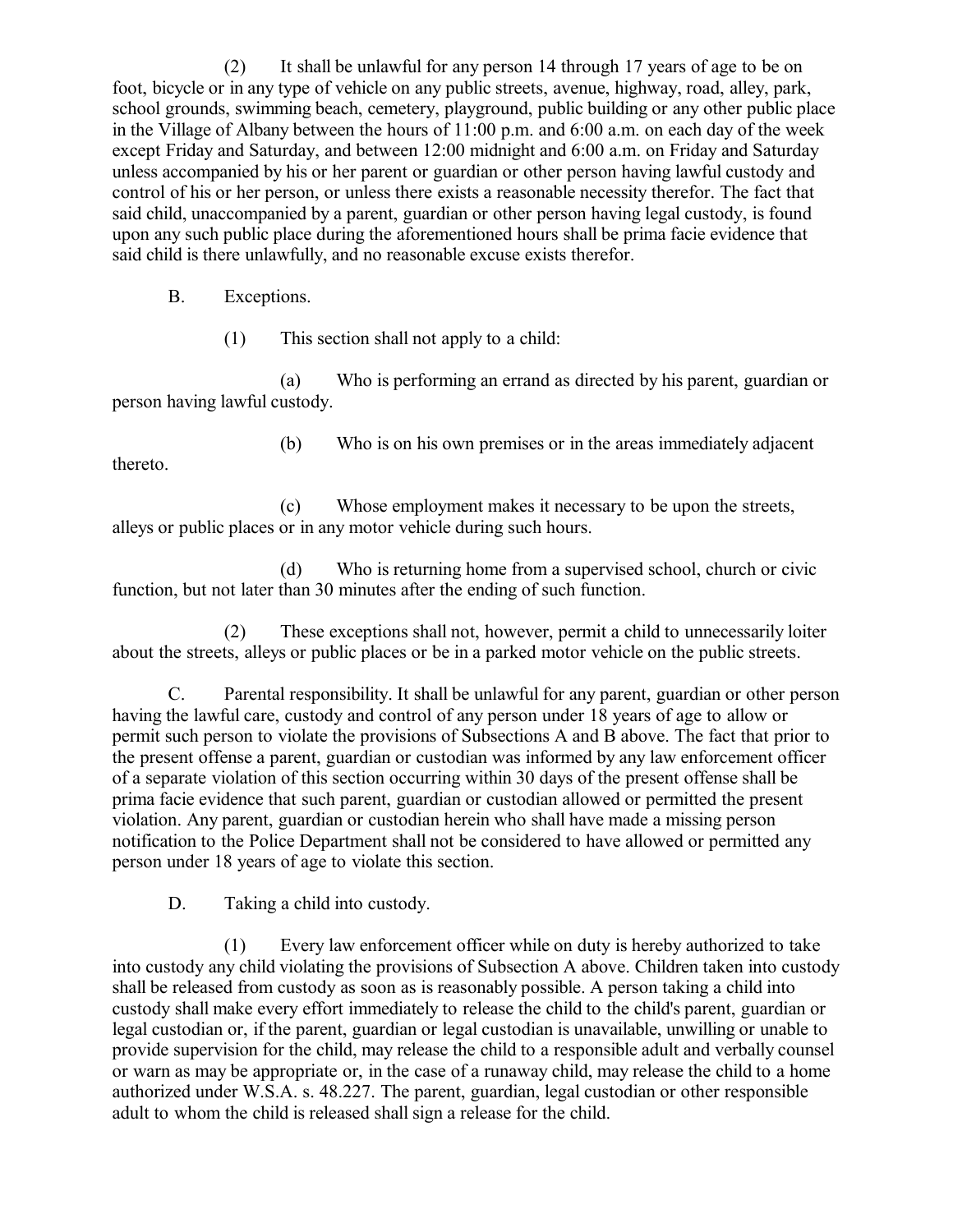(2) If the child is not released under this subsection, the officer shall deliver the child to the Green County Juvenile Court Intake Worker in a manner determined by the court and law enforcement agencies, stating, in writing, with supporting facts, the reasons why the child was taken into physical custody and giving any child 12 years of age or older a copy of the statement in addition to giving a copy to the Intake Worker. A juvenile violating these curfews regularly may be warned by an officer on duty in his discretion and sent home in lieu of taking the juvenile into custody.

(3) If the child is believed to be suffering from a serious physical condition which requires either prompt diagnosis or prompt treatment, the officer shall take such action as is required under W.S.A. s. 48.20(4). If the child is believed to be mentally ill, drug dependent or developmentally disabled and exhibits conduct which constitutes a substantial risk of physical harm to the child or to others, the officer shall take such action as is required under W.S.A. s. 48.20(5). If the child is believed to be an intoxicated person who has threatened, attempted or inflicted physical harm on himself or herself or on another and is likely to inflict such physical harm unless committed or is incapacitated by alcohol, the officer shall take such action as is required under W.S.A. s. 48.20(6).

#### E. Warning and penalty.

(1) Warning. The first time a parent, guardian or person having legal custody of a child who is taken into custody by a law enforcement officer as provided in Subsection D above, such parent, guardian or person having such legal custody shall be advised as to the provisions of this section and further advised that any violation of this section occurring thereafter by this child or any other child under his or her care or custody shall result in a penalty being imposed as hereinafter provided.

(2) Penalty. Any parent, guardian or person having legal custody of a child described in Subsection A above who has been warned in the manner provided in Subsection E(1) herein and who thereafter violates this section shall be subject to a penalty as provided in Chapter 1, General Provisions, §1-19. After a second violation within a six-month period, if the defendant, in a prosecution under this section, proves that he or she is unable to comply with this section because of the disobedience of the child, the action shall be dismissed and the child shall be referred to the court assigned to exercise jurisdiction under W.S.A. ch. 48. Any minor person under 16 years of age who shall violate this section shall, upon conviction thereof, forfeit not less than \$1 nor more than \$25, together with the costs of prosecution.

#### **§177-2. Possession of controlled substances and tobacco products by juveniles.**[1](#page-2-0)

 It shall be unlawful for any person under the age of 18 to possess a controlled substance contrary to the Uniform Controlled Substances Act, W.S.A. ch. 961 or any cigarette or tobacco product pursuant to W.S.A. s. 938.983.

#### **§177-3. Petty theft by juveniles.**

 It shall be unlawful for any person under the age of 18, with intent, to steal or take proper from the person or presence of the owner without the owner's consent and with the intent to deprive the owner of the use thereof.

<span id="page-2-0"></span><sup>&</sup>lt;sup>1</sup> Editor's Note: Amended at time of adoption of Code (see Ch. 1, General Provisions, Art. I).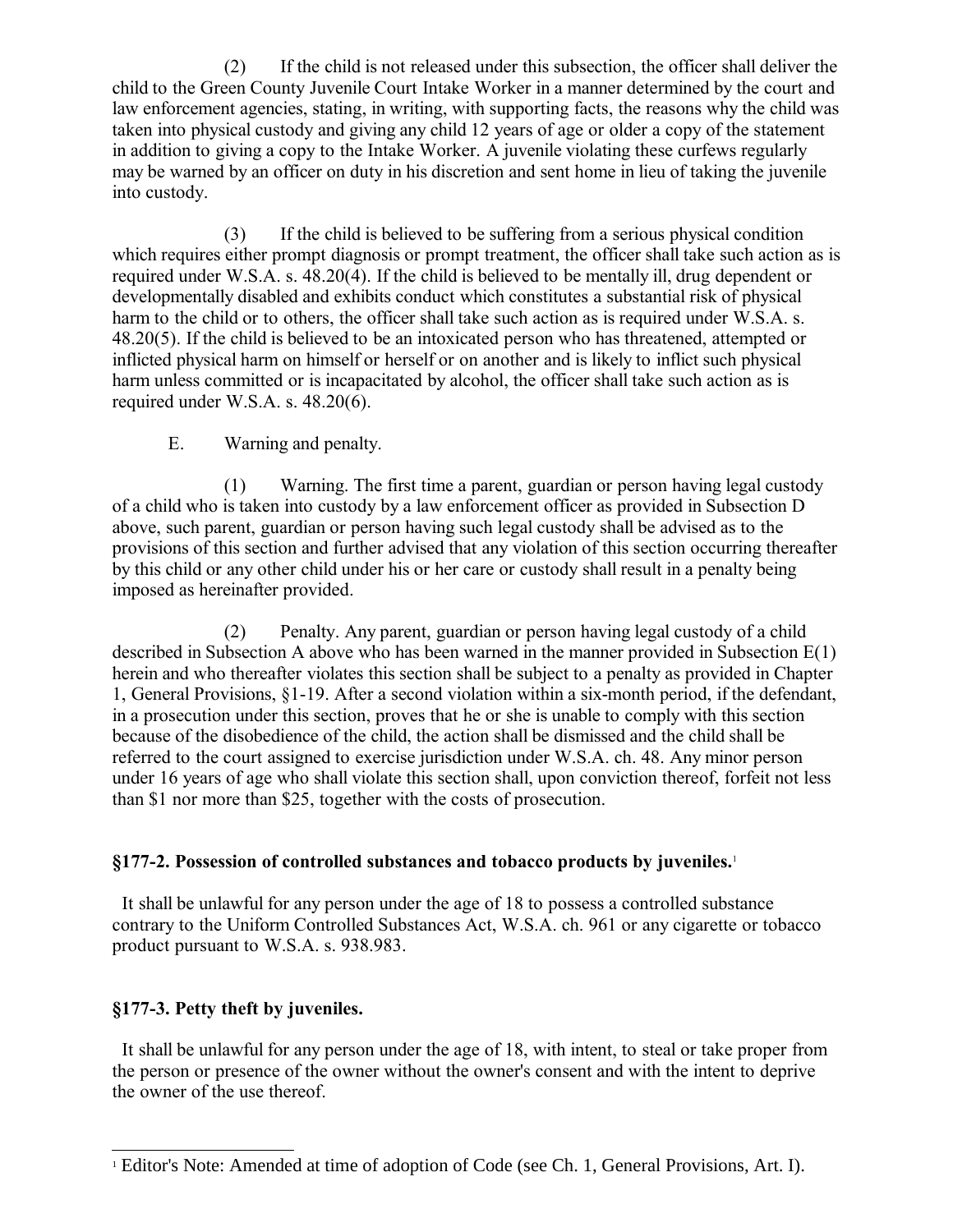#### **§177-4. Receiving stolen goods.**

 It shall be unlawful for a person under the age of 18 to intentionally receive or conceal property he knows to be stolen.

### **§177-5. Village jurisdiction over persons 14 through 17 years of age**.

A. Adoption of state statute. W.S.A. s. 938.17(2) is hereby adopted and by reference made a part of this section as if fully set forth herein.<sup>[2](#page-3-0)</sup>

B. Provisions applicable to persons 14 through 17 years of age. Subject to the provisions and limitations of W.S.A. s. 938.17(2), complaints alleging a violation of any provision of this Code against persons 14 through 17 years of age may be brought on behalf of the Village of Albany and may be prosecuted utilizing the same procedures in such cases as are applicable to adults charged with the same offense.<sup>[3](#page-3-1)</sup>

C. No incarceration as penalty. The court shall not impose incarceration as a penalty for any person convicted of an offense prosecuted under this section.

D. Additional prohibited acts. In addition to any other provisions of this Code, no person age 14 through 17 shall own, possess, ingest, buy, sell, trade, use as a beverage, give away or otherwise control any intoxicating liquor or fermented malt beverage in violation of W.S.A. ch. 125.

E. Penalty for violations of Subsection D. Any person 14 through 17 years of age who shall violate the provisions of Subsection D shall be subject to the same penalties as are provided in Chapter 1, General Provisions, §1-19, exclusive of the provisions therein relative to commitment in the county jail.<sup>[4](#page-3-2)</sup>

#### **§177-6. Possession, manufacture and delivery of drug paraphernalia.**[5](#page-3-3)

A. Definitions. As used in this section, the following terms shall have the meanings indicated:

DRUG PARAPHERNALIA -- All equipment, products and materials of any kind which are used, intended for use or designed for use in planting, propagating, cultivating, growing, harvesting, manufacturing, selling, distributing, delivering, compounding, converting, producing, processing, preparing, testing, analyzing, packaging, repackaging, storing, containing, concealing, injecting, ingesting, inhaling or otherwise introducing into the human body a controlled substance, as defined in W.S.A. ch. 961, in violation of this section. It includes but is not limited to:

(1) Kits used, intended for use or designed for use in planting, propagating, cultivating, growing or harvesting of any species of plant which is a controlled substance or from which a controlled substance can be derived.

<span id="page-3-1"></span><span id="page-3-0"></span><sup>2</sup>Editor's Note: Amended at time of adoption of Code (see Ch. 1, General Provisions, Art. I). <sup>3</sup>Editor's Note: Amended at time of adoption of Code (see Ch. 1, General Provisions, Art. I). <sup>4</sup>Editor's Note: See also Ch. 70, Alcoholic Beverages, §70-2.

<span id="page-3-3"></span><span id="page-3-2"></span><sup>5</sup>Editor's Note: Amended at time of adoption of Code (see Ch. 1, General Provisions, Art. I).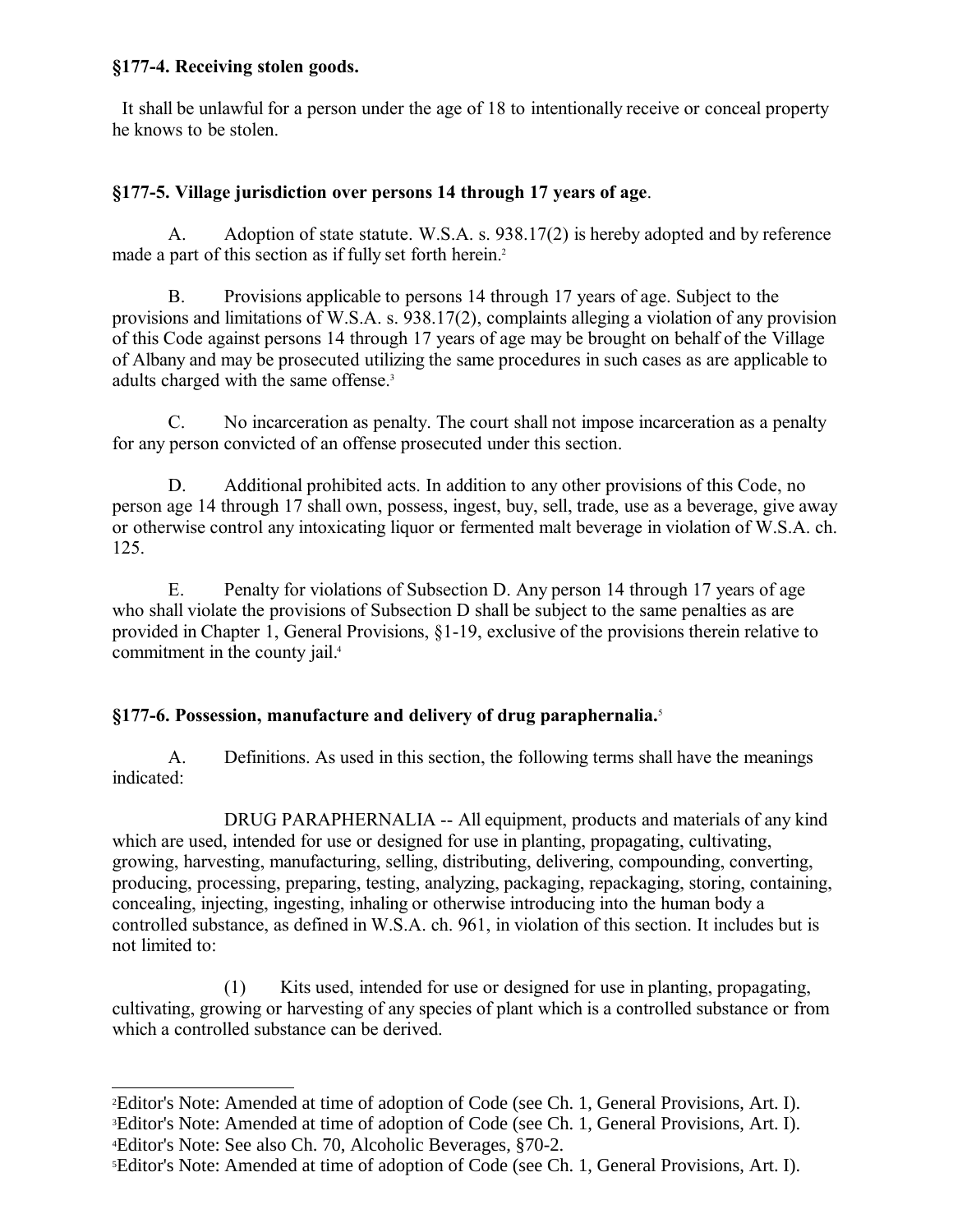(2) Kits used, intended for use or designed for use in manufacturing, selling, distributing, delivering, compounding, converting, producing, processing or preparing controlled substances.

(3) Isomerization devices used, intended for use or designed for use in increasing the potency of any species of plant which is a controlled substance.

(4) Testing equipment used, intended for use or designed for use in identifying or in analyzing the strength, effectiveness or purity of controlled substances.

(5) Scales and balances used, intended for use or designed for use in weighing or measuring controlled substances.

(6) Diluents and adulterants, such as quinine, hydrochloride, mannitol, mannite, dextrose and lactose, used, intended for use or designed for use in cutting controlled substances.

(7) Separation gins and sifters used, intended for use or designed for use in removing twigs and seeds from or in otherwise cleaning or refining marijuana.

Blenders, bowls, containers, spoons and mixing devices used, intended for use or designed for use in compounding controlled substances.

(9) Capsules, balloons, envelopes or other containers used, intended for use or designed for use in packaging small quantities of controlled substances.

(10) Containers and other objects used, intended for use or designed for use in storing or concealing controlled substances.

(11) Hypodermic syringes, needles or other objects used, intended for use or designed for use in parenterally injecting controlled substances into the human body.

(12) Objects used, intended for use or designed for use in ingesting, inhaling or otherwise introducing marijuana, cocaine, hashish or hashish oil into the human body, including but not limited to:

(a) Metal, wooden, acrylic, glass, stone, plastic or ceramic pipes with or without screens, permanent screens, hashish heads or punctured metal bowls.

- (b) Water pipes.
- (c) Carburetion tubes and devices.
- (d) Smoking and carburetion masks.

(e) Objects used to hold burning material, such as a marijuana cigarette, that has become too small or too short to be held in the hand.

- (f) Miniature cocaine spoons and cocaine vials.
- (g) Chamber pipes.
- (h) Carburetor pipes.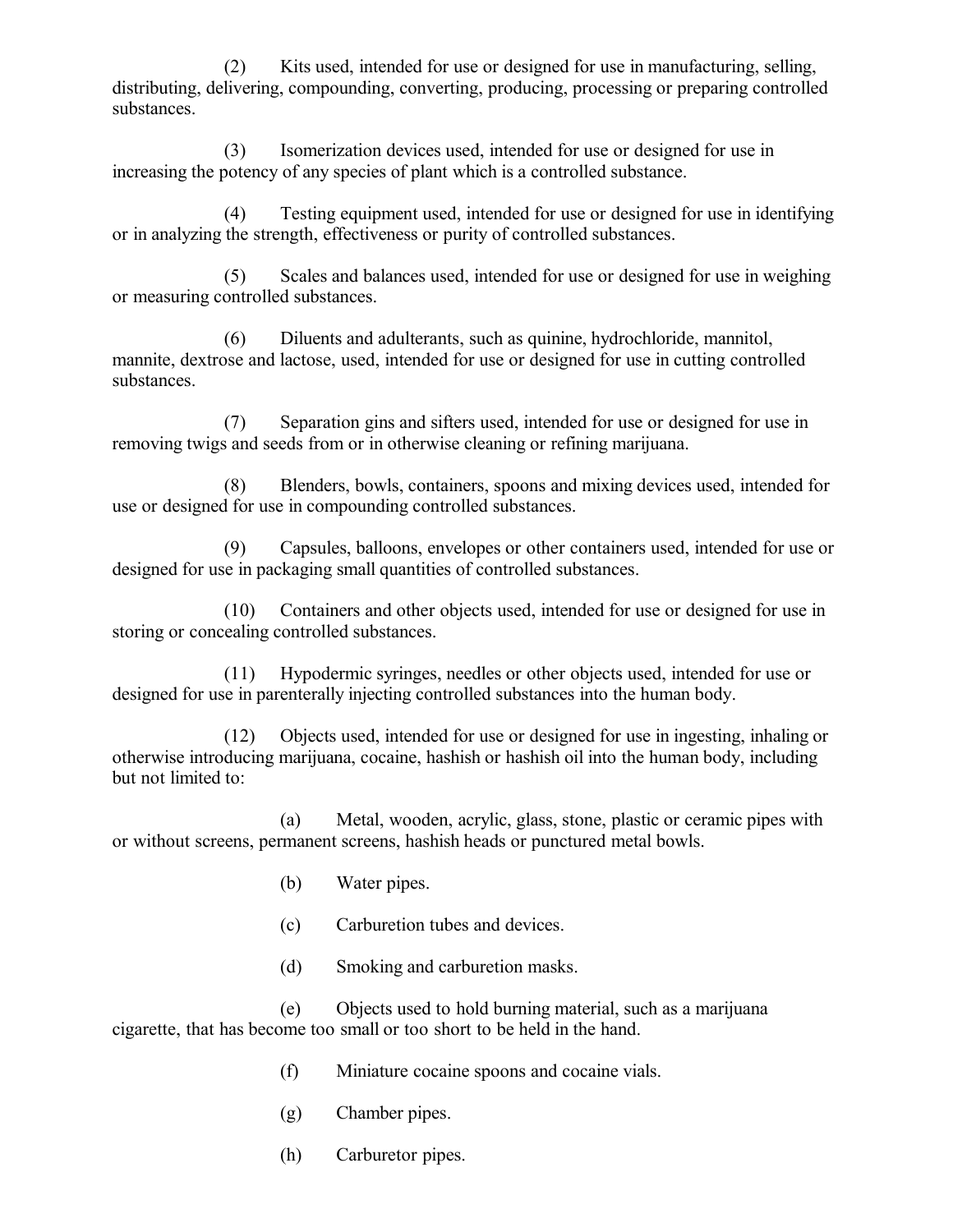- (i) Electric pipes.
- (j) Air-driven pipes.
- (k) Chillums.
- (l) Bongs.
- (m) Ice pipes or chillers.

B. Determination of paraphernalia. In determining whether an object is drug paraphernalia, the following shall be considered, without limitation of such other considerations a court may deem relevant:

(1) Statements by an owner or by anyone in control of the object concerning its use.

(2) Prior convictions, if any, of an owner or of anyone in control of the object under any city, state or federal law relating to any controlled substance.

(3) The proximity of the object in time and space to a direct violation of this

section.

- (4) The proximity of the object to controlled substances.
- (5) The existence of any residue of controlled substance on the object.

(6) Direct or circumstantial evidence of the intent of the owner, or of anyone in control of the object, to deliver it to persons whom the person knows, or should reasonably know, intend to use the object to facilitate a violation of this section. The innocence of an owner, or of anyone in control of this object, as to a direct violation of this section shall not prevent a finding that the object is intended for use, or designed for use, as drug paraphernalia.

- (7) Oral or written instructions provided with the object concerning its use.
- (8) Descriptive materials accompanying the object which explain or depict its

use.

- (9) National and local advertising concerning its use.
- (10) The manner in which the object is displayed for sale.

(11) Direct or circumstantial evidence of the ratio of sales of the object to the total sale of the business enterprise.

- (12) The existence and scope of legitimate uses for the object in the community.
- (13) Expert testimony concerning its use.
- C. Prohibited uses.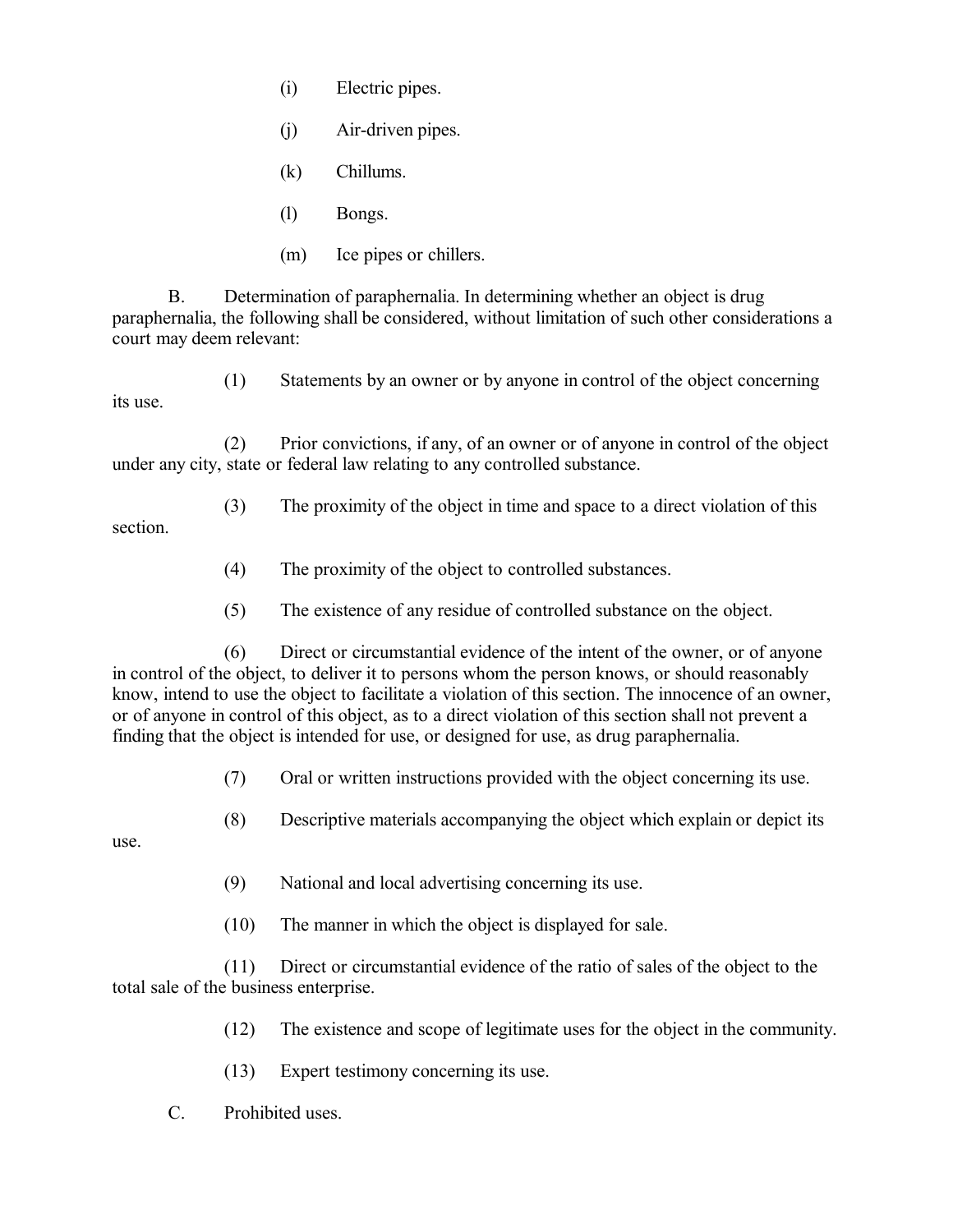(1) Possession of drug paraphernalia. No person who is under 18 years of age may use, or possess with the sole intent to use, drug paraphernalia to plant, propagate, cultivate, grow, harvest, manufacture, compound, convert, produce, process, prepare, test, analyze, pack, repack, store, contain, conceal, inject, ingest, inhale or otherwise introduce into the human body a controlled substance in violation of this subsection.

(2) Manufacture or delivery of drug paraphernalia. No person who is under 18 years of age may deliver, or possess with intent to deliver, drug paraphernalia, knowing that it will be solely used to plant, propagate, cultivate, grow, harvest, manufacture, compound, convert, produce, process, prepare, test, analyze, pack, repack, store, contain, conceal, inject, ingest, inhale or otherwise introduce into the human body a controlled substance in violation of this subsection.

(3) Delivery of drug paraphernalia by a minor to minor. Any person who is under 18 years of age who violates this Subsection  $C(3)$  by delivering drug paraphernalia to a person under 18 years of age who is at least three years younger than the violator is guilty of a special offense.

(4) Exemption. This section does not apply to manufacturers, practitioners, pharmacists, owners of pharmacies and other persons whose conduct is in accordance with W.S.A. ch. 961. This section does not prohibit the possession, manufacture or use of hypodermics in accordance with W.S.A. ch. 961.

D. Penalties. Any person who violates Subsection  $C(1)$ , (2) or (3) shall, upon conviction, be subject to disposition under W.S.A. s. 938.344.

#### **§177-7. Violations and penalties.**

A. Citation process. For violations of  $\sim$ §177-2 through 177-6, juveniles may be cited by the citation process on a form approved by the Village Attorney and shall contain on the reverse side the penalties that the juvenile may receive simultaneously with issuing the citation to the juvenile. A carbon copy will be mailed to the parent or legal guardian.

B. Penalties. Violations of  $\sim$ §177-2 through 177-6 by a person under the age of 18 shall be punishable according to Secs. 938.17(2), 938.343, 938.344 and 48.345, Wis. Stats. Nothing in this section shall prevent the juvenile officer, in his discretion, from referring cases directly to the District Attorney's office.<sup>[6](#page-6-0)</sup>

#### ARTICLE II **Truancy** [Adopted 5-11-1992 as Sec. 11-2-10 of the 1992 Code]

#### **§177-8. Contributing to truancy.**

A. Except as provided in Subsection B below, any person 18 years of age or older who, by an act or omission, knowingly encourages or contributes to the truancy, as defined in Subsection D, of a child shall be subject to a forfeiture pursuant to Chapter 1, General Provisions,  $§1 - 19.$ 

<span id="page-6-0"></span><sup>6</sup>Editor's Note: Amended at time of adoption of Code (see Ch. 1, General Provisions, Art. I).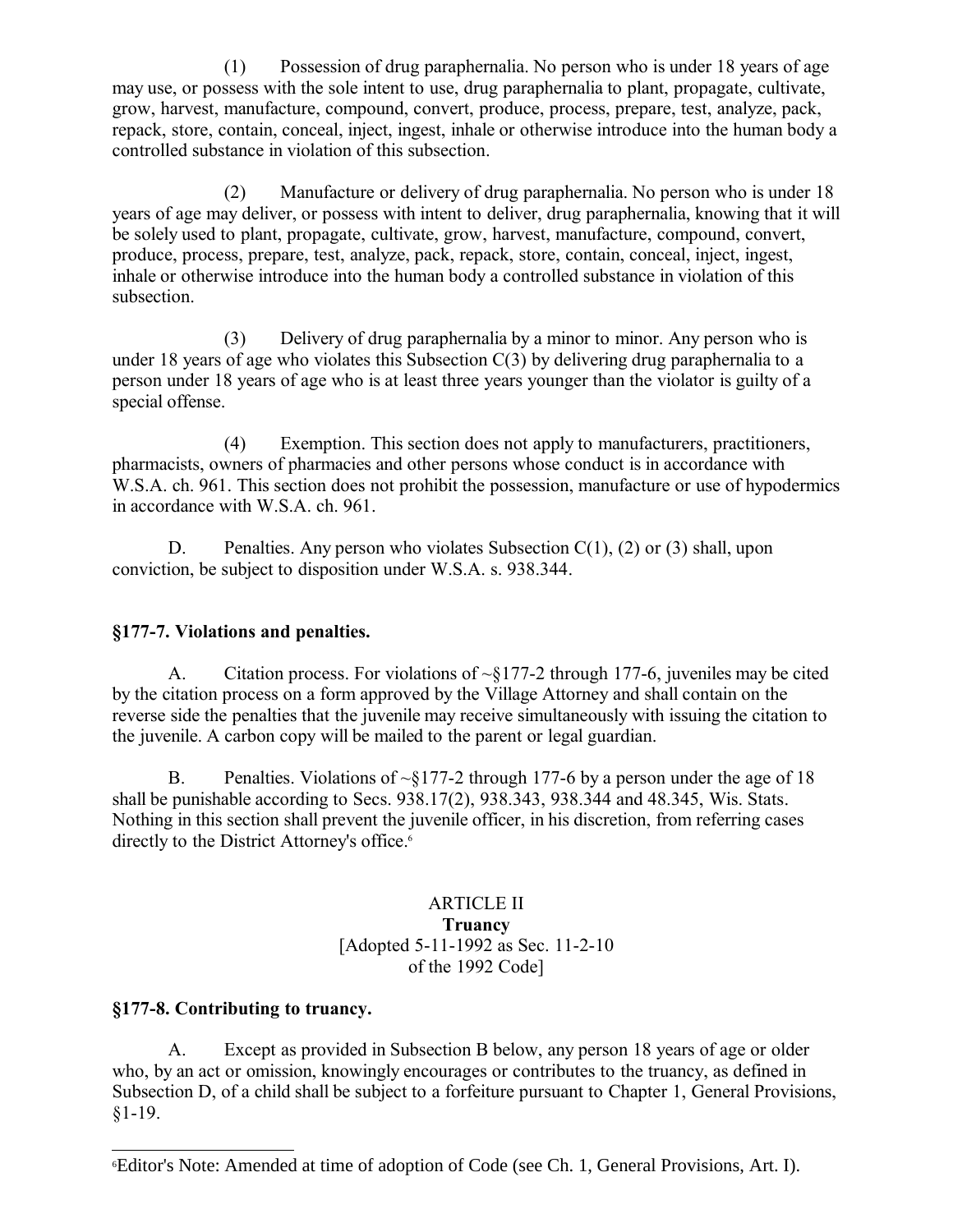B. Subsection A above does not apply to a person who has under his or her control a child who has been sanctioned under W.S.A. s. 49.26(1)(h).<sup>[7](#page-7-0)</sup>

C. An act or omission contributes to the truancy of a child, whether or not the child is adjudged to be in need of protection or services, if the natural and probable consequences of that act or omission would be to cause the child to be a truant.

D. "Truancy" means any absence of part or all of one one or more days from school during which the school attendance officer, principal or teacher has not been notified of the legal cause of such absence by the parent or guardian of the absent pupil, and also means intermittent attendance carried on for the purpose of defeating the intent of W.S.A. s. 118.15.

## **§177-9. Parent or guardian liability.**

A. Unless the child is excepted or excused under Sec. 118.15, Wis. Stats., or has graduated from high school, any person having under control a child who is between the ages of six and 18 years shall cause the child to attend school regularly during the full period of hours, religious holidays excepted, that the public or private school in which the child should be enrolled is in session until the end of the school term, quarter or semester of the school year in which the child becomes 18 years of age.

B. Penalty; applicability.

(1) A person found to have violated Subsection A above, after evidence is provided by a school official that the activities under Sec. 118.16(5), Wis. Stats. have been completed, shall be subject to a forfeiture pursuant to Chapter 1, General Provisions, §1-19.

(2) Subsection B(1) above does not apply to a person who has under his or her control a child who has been sanctioned under Sec. 49.26(1)(h), Wis. Stats., nor does it apply if the person proves that he or she is unable to comply with Subsection B(1) because of the disobedience of the child.<sup>[8](#page-7-1)</sup>

# **§177-10. Habitual truancy.**

A. It shall be prohibited for any child to be a habitual truant. A "habitual truant" is defined as a child between the ages of six and 18 years who is absent from school without an acceptable excuse, as provided in W.S.A. ss. 118.15 and 118.16(4), for either of the following:

(1) Part or all of five or more days out of 10 consecutive days on which school is held during a school semester.

(2) Part or all of 10 or more days in which school is held during a school semester.

B. Upon a finding of habitual truancy, the court may order one or more of the following dispositions.

(1) Suspend the child's operating privilege, as defined in W.S.A. s. 340.01(40), for not less than 30 days nor more than 90 days. The Judge shall immediately take possession of

<span id="page-7-1"></span><span id="page-7-0"></span><sup>7</sup>Editor's Note: Amended at time of adoption of Code (see Ch. 1, General Provisions, Art. I). 8Editor's Note: Amended at time of adoption of Code (see Ch. 1, General Provisions, Art. I).